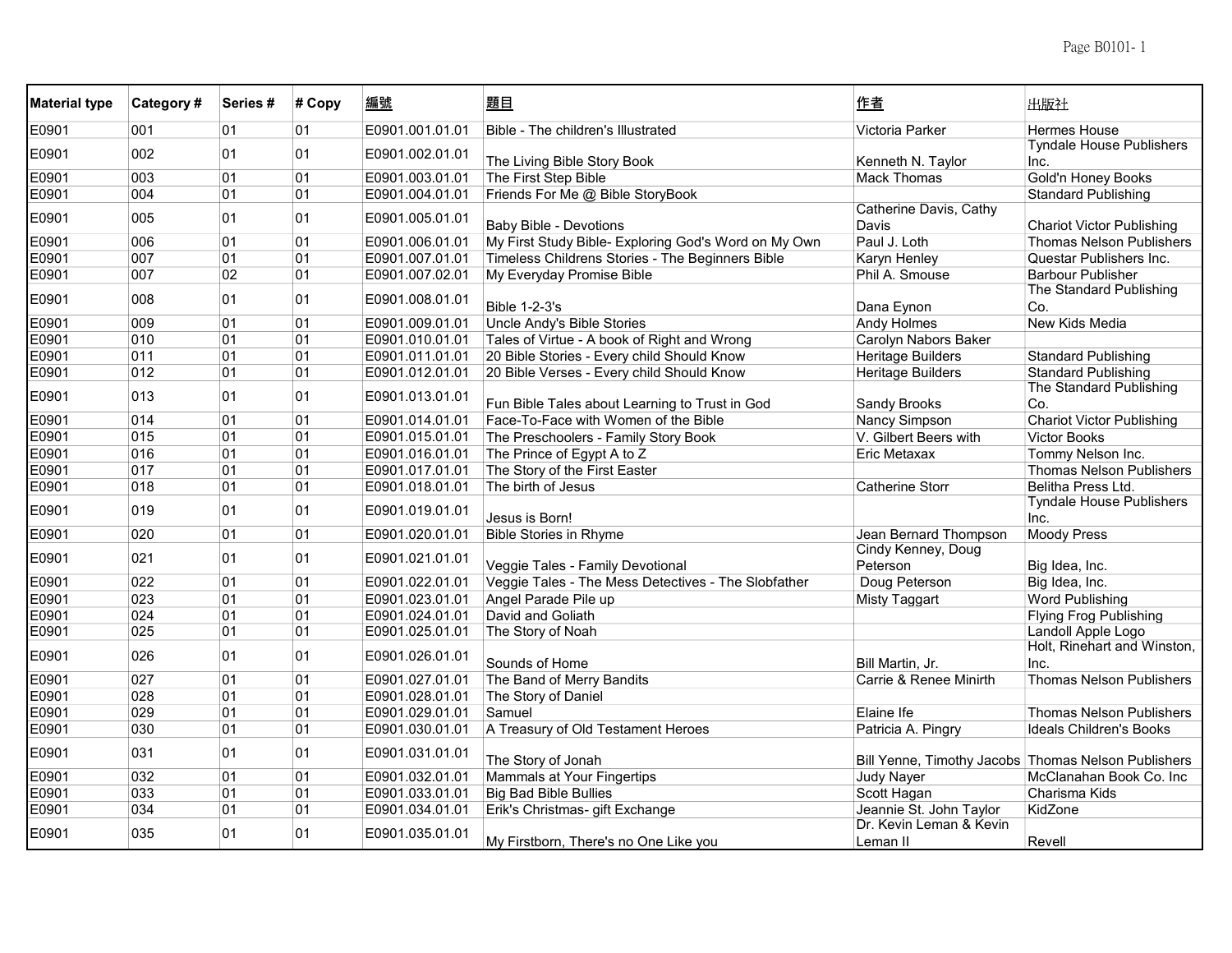| E0901 | 036 | 01 | 01 | E0901.036.01.01 |                                                  |                        | <b>Zondervan Publishing</b>         |
|-------|-----|----|----|-----------------|--------------------------------------------------|------------------------|-------------------------------------|
|       |     |    |    |                 | Angels of the Bible                              |                        | House                               |
| E0901 | 037 | 01 | 01 | E0901.037.01.01 | What Would Jesus Do?                             | Charles M. Sheldon     | Gold'n Honey Books                  |
| E0901 | 038 | 01 | 01 | E0901.038.01.01 |                                                  |                        | The Standard Publishing             |
|       |     |    |    |                 | Where Are You Going Moses?                       | Wilma L. Shaffer       | Co.                                 |
| E0901 | 039 | 01 | 01 | E0901.039.01.01 |                                                  |                        | <b>Scripture Press Publications</b> |
|       |     |    |    |                 | Living in God's Family                           | Marh E. LeBar          | Inc.                                |
| E0901 | 040 | 01 | 01 | E0901.040.01.01 |                                                  |                        | Zondervan Publishing                |
|       |     |    |    |                 | My Father's Angels                               | <b>Gloria Gaither</b>  | House                               |
| E0901 | 041 | 01 | 01 | E0901.041.01.01 | Happy Birthday to Me                             | David E Tessie DeVore  | Charisma Kids                       |
| E0901 | 042 | 01 | 01 | E0901.042.01.01 | Why is there WAR?                                | <b>Bob Fuller</b>      | Victor Books                        |
| E0901 | 043 | 01 | 01 | E0901.043.01.01 | My Tall book of Words                            | Andreas Benda / Walter | Wm. B. Eerdmans                     |
| E0901 | 044 | 01 | 01 | E0901.044.01.01 |                                                  | Jacobsen               | Publishing Co.                      |
|       |     |    |    |                 | The Tax Man                                      |                        | <b>Tyndale House Publishers</b>     |
| E0901 | 045 | 01 | 01 | E0901.045.01.01 | A Child's Book of Prayers                        | Glenda Trist           | Inc.                                |
| E0901 | 046 | 01 | 01 | E0901.046.01.01 | Precious Moments - Prayers for Boys and Girls    |                        | Regina Press                        |
| E0901 | 047 | 01 | 01 | E0901.047.01.01 | Everyday Prayers for Children                    | Nashville, Tennessee   | Ideals Children's Books             |
|       |     |    |    |                 |                                                  |                        | The Standard Publishing             |
| E0901 | 048 | 01 | 01 | E0901.048.01.01 | <b>God Answers Prayers</b>                       | Ruth Shannon Odor      | Co.                                 |
| E0901 | 049 | 01 | 01 | E0901.049.01.01 | Why is God Looking for Friends                   | Kevin Johnson          | <b>Bethany House Publishers</b>     |
| E0901 | 050 | 01 | 01 | E0901.050.01.01 | The Power of a Praying Kid                       | Stormie Omartian       | <b>Harvest House Publishers</b>     |
| E0901 | 051 | 01 | 01 | E0901.051.01.01 | Why is God Looking for Friends                   | Kevin Johnson          | <b>Bethany House Publishers</b>     |
|       |     |    |    |                 |                                                  |                        | <b>Tyndale House Publishers</b>     |
| E0901 | 052 | 01 | 01 | E0901.052.01.01 | Prayers for Little Hearts                        |                        | Inc.                                |
|       | 053 | 01 | 01 |                 |                                                  |                        | <b>Tyndale House Publishers</b>     |
| E0901 |     |    |    | E0901.053.01.01 | <b>Promises for Little Hearts</b>                |                        | Inc.                                |
| E0901 | 054 | 01 | 01 | E0901.054.01.01 |                                                  |                        | David C. Cook Publishing            |
|       |     |    |    |                 | Sleepytime Anytime with God - Devotional Stories |                        | CO.                                 |
| E0901 | 055 | 01 | 01 | E0901.055.01.01 |                                                  |                        | <b>Golden Books Publishing</b>      |
|       |     |    |    |                 | A Is for Angels                                  | Linda Masterson        | Corp                                |
| E0901 | 056 | 01 | 01 | E0901.056.01.01 | <b>Mighty Hunter</b>                             | Douglas Valleau        | <b>Nelson Venture Books</b>         |
| E0901 | 057 | 01 | 01 | E0901.057.01.01 | God is There                                     |                        | C.R. Gibson                         |
| E0901 | 058 | 01 | 01 | E0901.058.01.01 | Who Loves the Children?                          | Mary E. LeBar          | SP Publications Inc.                |
| E0901 | 059 | 01 | 01 | E0901.059.01.01 | A Child's Book of Manners                        | Ruth Shannon Odor      | <b>Standard Publishing</b>          |
| E0901 | 060 | 01 | 01 | E0901.060.01.01 | Let's Be Friends The Angel Academy               | <b>Misty Taggart</b>   | Word Publishing                     |
| E0901 | 061 | 01 | 01 | E0901.061.01.01 | Runaway Angel - the Angel Academy                | <b>Misty Taggart</b>   | <b>Word Publishing</b>              |
| E0901 | 062 | 01 | 01 | E0901.062.01.01 | A Celebration of Christmas                       | Paul C. Brownlow       | Brownlow Publishing Co.             |
| E0901 | 063 | 01 | 01 | E0901.063.01.01 | Adam and Eve                                     | Fern Howard            | Ladybird Books Inc.                 |
| E0901 | 064 | 01 | 01 | E0901.064.01.01 | Joseph                                           | Hy Murdock             | Ladybird Books Inc.                 |
| E0901 | 064 | 01 | 02 | E0901.064.01.02 | Joseph                                           | Hy Murdock             | Ladybird Books Inc.                 |
| E0901 | 065 | 01 | 01 | E0901.065.01.01 | Moses                                            | <b>Hy Murdock</b>      | Ladybird Bible Stories              |
| E0901 | 066 | 01 | 01 | E0901.066.01.01 | The Ten Commandments                             | Fern Howard            | Ladybird Books Inc.                 |
| E0901 | 067 | 01 | 01 | E0901.067.01.01 | Joshua at Jericho                                | Fern Howard            | Ladybird Books Inc.                 |
| E0901 | 068 | 01 | 01 | E0901.068.01.01 | The Story of Jonah                               | Fern Howard            | Ladybird Books Inc.                 |
| E0901 | 069 | 01 | 01 | E0901.069.01.01 | David                                            | <b>Hy Murdock</b>      | Ladybird Books Inc.                 |
| E0901 | 070 | 01 | 01 | E0901.070.01.01 | Daniel                                           | <b>Hy Murdock</b>      | Ladybird Books Inc.                 |
| E0901 | 071 | 01 | 01 | E0901.071.01.01 | Ruth                                             |                        | Hong Kong Bible Society             |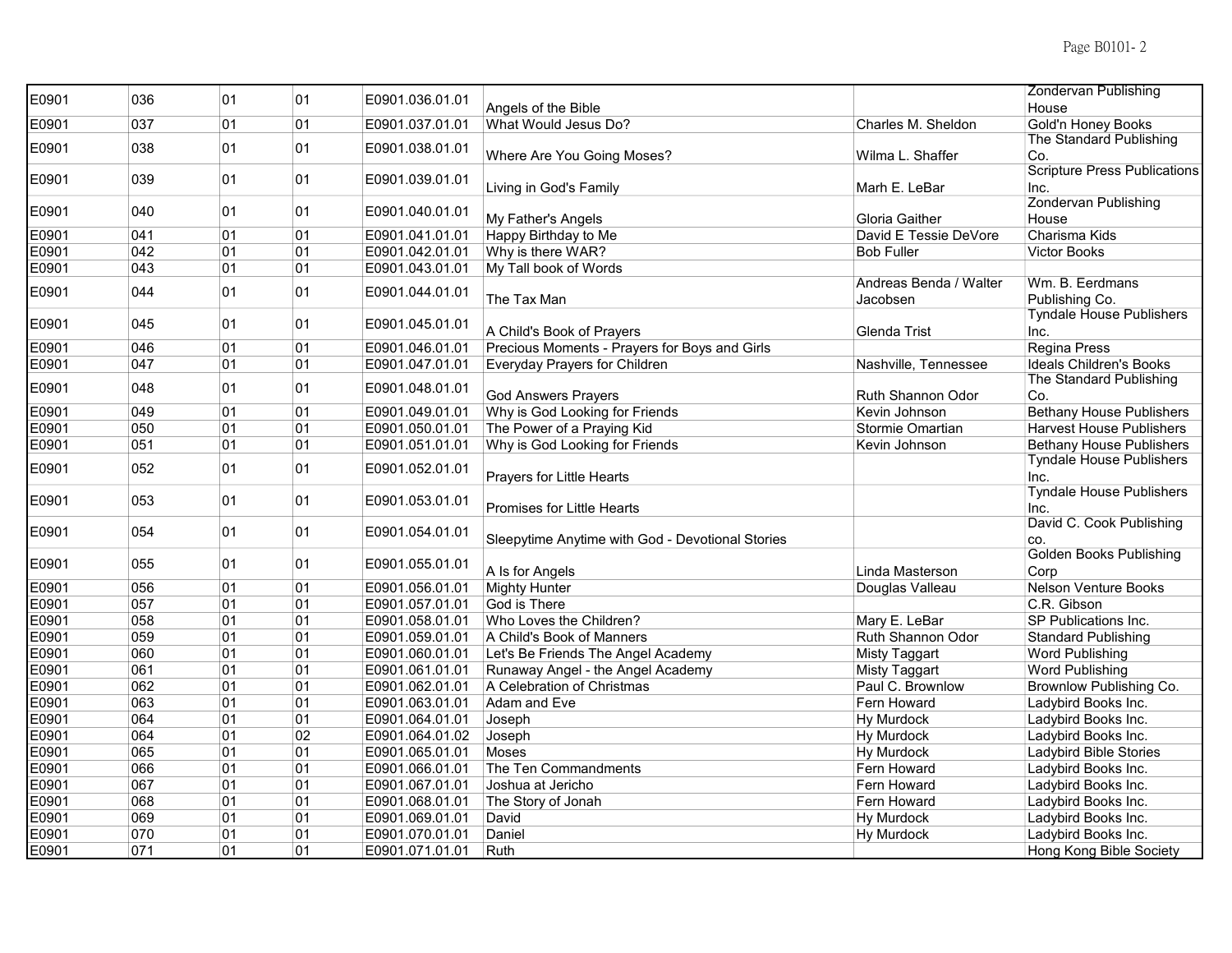| E0901<br>073<br>01<br>01<br>E0901.073.01.01<br>Jesus is Born<br>Hong Kong Bible Society<br>Hong Kong Bible Society<br>E0901<br>074<br>01<br>01<br>The Good Samaritan<br>E0901.074.01.01<br>E0901<br>075<br>01<br>01<br>Hong Kong Bible Society<br>E0901.075.01.01<br>The Pradigal Son<br>E0901<br>076<br>01<br>01<br>E0901.076.01.01<br>The Crucifixion of Jesus<br>Hong Kong Bible Society<br>01<br>E0901<br>077<br>01<br>Jesus is Alive<br>E0901.077.01.01<br>Hong Kong Bible Society<br>01<br>E0901<br>078<br>01<br>E0901.078.01.01<br>The Miraculous Change<br>Hong Kong Bible Society<br>E0901<br>079<br>01<br>01<br><b>Aurora Production AG</b><br>E0901.079.01.01<br>Feed My Lambs<br>Giselle LeFavre<br>E0901<br>080<br>01<br>01<br>E0901.080.01.01<br>Thank You<br>081<br>01<br>01<br>E0901<br>E0901.081.01.01<br>Noah's Ark<br>C. R. Gibson Co.<br>E0901<br>082<br>01<br>01<br>Lion Publishing Plc.<br>E0901.082.01.01<br>Good Night God!<br>E0901<br>083<br>01<br>01<br>E0901.083.01.01<br>Patsy the Pussycat<br>Golden Tell-A-Tale Book<br>E0901<br>084<br>01<br>01<br>E0901.084.01.01<br>Thank You God for Friends<br>C. R. Gibson Co.<br>01<br>E0901<br>085<br>01<br>E0901.085.01.01<br>Who is God?<br><b>Standard Publishing</b><br>David C. Cook Publishing<br>E0901<br>086<br>01<br>01<br>E0901.086.01.01<br><b>Samuel Samuel</b><br>Sandi Veranos<br>Co.<br>087<br>01<br>E0901<br>01<br><b>Father We Thank Thee</b><br>The C. G. Gibson Co.<br>E0901.087.01.01<br><b>Zondervan Publishing</b><br>01<br>01<br>E0901<br>088<br>E0901.088.01.01<br>The Rich House<br>House<br>David C. Cook Publishing<br>01<br>01<br>E0901<br>089<br>E0901.089.01.01<br>Jesus Is My Friend<br>Co.<br>01<br>C. R. Gibson<br>E0901<br>090<br>01<br>E0901.090.01.01<br>My Nighttime Book<br>091<br>01<br>Lion Publishing PLC<br>E0901<br>01<br><b>Everyday Graces</b><br>Maureen Bradley<br>E0901.091.01.01<br><b>Zondervan Publishing</b><br>092<br>01<br>01<br>E0901<br>E0901.092.01.01<br>The Greedy Tax Man<br>House<br>01<br>E0901<br>093<br>01<br>E0901.093.01.01<br>David lewis<br><b>Gospel Light Publications</b><br>The Special House<br>The Standard Publishing<br>094<br>01<br>01<br>E0901<br>E0901.094.01.01<br><b>Marian Bennett</b><br>Co.<br>A Little Happy Day Book - Baby Jesus ABC's<br><b>Zondervan Publishing</b><br>01<br>095<br>01<br>E0901<br>E0901.095.01.01<br>The Guest House<br>House<br>E0901<br>096<br>01<br>01<br>E0901.096.01.01<br>Nancy I. Sanders<br><b>Moses</b><br><b>Billy Graham Evangelistic</b><br>E0901<br>097<br>01<br>01<br>E0901.097.01.01<br>Association<br>Jesus Loves Me!<br>E0901<br>098<br>01<br>01<br>E0901.098.01.01<br>Moses - The Story of Moses Part 1<br><b>United Bible Societies</b><br>E0901<br>099<br>01<br>01<br>E0901.099.01.01<br>Joseph and His Brothers The Story of<br>The Beginners Bible<br>100<br>01<br>E0901<br>01<br>E0901.100.01.01<br>The Prodigal Son The Story of<br>The Beginners Bible<br>01<br>E0901<br>101<br>01<br>E0901.101.01.01<br>The Beginners Bible<br>Jonah and the Whale The Story of<br>Zondervan Publishing<br>01<br>102<br>01<br>E0901<br>E0901.102.01.01<br>Miracles of the Bible<br>House<br><b>Zondervan Publishing</b><br>01<br>103<br>01<br>E0901<br>E0901.103.01.01<br>Kids of the Bible<br>House<br>104<br>E0901<br>01<br>01<br>E0901.104.01.01<br>Dovetales - A Garden and A Flood<br>Karyn Henley<br><b>Agape Unlimited</b><br>E0901<br>105<br>01<br>01<br>E0901.105.01.01<br>Dovetales - God's Glory<br>Karyn Henley<br><b>Agape Unlimited</b><br>E0901<br>01<br>01<br>106<br>E0901.106.01.01<br>Dovetales - Discoveries: Water and Wines<br>Agape Unlimited<br>Karyn Henley<br>E0901<br>107<br>01<br>01<br>Dovetales - Parables: Flowers and Treasure<br><b>Agape Unlimited</b><br>E0901.107.01.01<br>Karyn Henley<br>E0901<br>01<br>108<br>01<br>E0901.108.01.01<br>Dovetales - Miracles ; Sickness and Storms<br><b>Agape Unlimited</b><br>Karyn Henley<br>01<br>E0901<br>109<br>01<br>E0901.109.01.01<br>Dovetales - Friends : Losing and Listening<br><b>Agape Unlimited</b><br>Karyn Henley<br>01<br>E0901<br>110<br>01<br>Dovetales - Followers : Fish and Freedom<br>E0901.110.01.01<br>Karyn Henley<br>Agape Unlimited | E0901 | 072 | 01 | 01 | E0901.072.01.01 | Miraculous Healing | <b>Hong Kong Bible Society</b> |
|-----------------------------------------------------------------------------------------------------------------------------------------------------------------------------------------------------------------------------------------------------------------------------------------------------------------------------------------------------------------------------------------------------------------------------------------------------------------------------------------------------------------------------------------------------------------------------------------------------------------------------------------------------------------------------------------------------------------------------------------------------------------------------------------------------------------------------------------------------------------------------------------------------------------------------------------------------------------------------------------------------------------------------------------------------------------------------------------------------------------------------------------------------------------------------------------------------------------------------------------------------------------------------------------------------------------------------------------------------------------------------------------------------------------------------------------------------------------------------------------------------------------------------------------------------------------------------------------------------------------------------------------------------------------------------------------------------------------------------------------------------------------------------------------------------------------------------------------------------------------------------------------------------------------------------------------------------------------------------------------------------------------------------------------------------------------------------------------------------------------------------------------------------------------------------------------------------------------------------------------------------------------------------------------------------------------------------------------------------------------------------------------------------------------------------------------------------------------------------------------------------------------------------------------------------------------------------------------------------------------------------------------------------------------------------------------------------------------------------------------------------------------------------------------------------------------------------------------------------------------------------------------------------------------------------------------------------------------------------------------------------------------------------------------------------------------------------------------------------------------------------------------------------------------------------------------------------------------------------------------------------------------------------------------------------------------------------------------------------------------------------------------------------------------------------------------------------------------------------------------------------------------------------------------------------------------------------------------------------------------------------------------------------------------------------------------------------------------------------------------------------------------------------------------------------------------------------------------------------------------------------------------------------------------------------------------------------------------------------------------------------------------------------------------------------------------------------------------------------------------------------------------------------------------------------------------------------------------------------------|-------|-----|----|----|-----------------|--------------------|--------------------------------|
|                                                                                                                                                                                                                                                                                                                                                                                                                                                                                                                                                                                                                                                                                                                                                                                                                                                                                                                                                                                                                                                                                                                                                                                                                                                                                                                                                                                                                                                                                                                                                                                                                                                                                                                                                                                                                                                                                                                                                                                                                                                                                                                                                                                                                                                                                                                                                                                                                                                                                                                                                                                                                                                                                                                                                                                                                                                                                                                                                                                                                                                                                                                                                                                                                                                                                                                                                                                                                                                                                                                                                                                                                                                                                                                                                                                                                                                                                                                                                                                                                                                                                                                                                                                                                                   |       |     |    |    |                 |                    |                                |
|                                                                                                                                                                                                                                                                                                                                                                                                                                                                                                                                                                                                                                                                                                                                                                                                                                                                                                                                                                                                                                                                                                                                                                                                                                                                                                                                                                                                                                                                                                                                                                                                                                                                                                                                                                                                                                                                                                                                                                                                                                                                                                                                                                                                                                                                                                                                                                                                                                                                                                                                                                                                                                                                                                                                                                                                                                                                                                                                                                                                                                                                                                                                                                                                                                                                                                                                                                                                                                                                                                                                                                                                                                                                                                                                                                                                                                                                                                                                                                                                                                                                                                                                                                                                                                   |       |     |    |    |                 |                    |                                |
|                                                                                                                                                                                                                                                                                                                                                                                                                                                                                                                                                                                                                                                                                                                                                                                                                                                                                                                                                                                                                                                                                                                                                                                                                                                                                                                                                                                                                                                                                                                                                                                                                                                                                                                                                                                                                                                                                                                                                                                                                                                                                                                                                                                                                                                                                                                                                                                                                                                                                                                                                                                                                                                                                                                                                                                                                                                                                                                                                                                                                                                                                                                                                                                                                                                                                                                                                                                                                                                                                                                                                                                                                                                                                                                                                                                                                                                                                                                                                                                                                                                                                                                                                                                                                                   |       |     |    |    |                 |                    |                                |
|                                                                                                                                                                                                                                                                                                                                                                                                                                                                                                                                                                                                                                                                                                                                                                                                                                                                                                                                                                                                                                                                                                                                                                                                                                                                                                                                                                                                                                                                                                                                                                                                                                                                                                                                                                                                                                                                                                                                                                                                                                                                                                                                                                                                                                                                                                                                                                                                                                                                                                                                                                                                                                                                                                                                                                                                                                                                                                                                                                                                                                                                                                                                                                                                                                                                                                                                                                                                                                                                                                                                                                                                                                                                                                                                                                                                                                                                                                                                                                                                                                                                                                                                                                                                                                   |       |     |    |    |                 |                    |                                |
|                                                                                                                                                                                                                                                                                                                                                                                                                                                                                                                                                                                                                                                                                                                                                                                                                                                                                                                                                                                                                                                                                                                                                                                                                                                                                                                                                                                                                                                                                                                                                                                                                                                                                                                                                                                                                                                                                                                                                                                                                                                                                                                                                                                                                                                                                                                                                                                                                                                                                                                                                                                                                                                                                                                                                                                                                                                                                                                                                                                                                                                                                                                                                                                                                                                                                                                                                                                                                                                                                                                                                                                                                                                                                                                                                                                                                                                                                                                                                                                                                                                                                                                                                                                                                                   |       |     |    |    |                 |                    |                                |
|                                                                                                                                                                                                                                                                                                                                                                                                                                                                                                                                                                                                                                                                                                                                                                                                                                                                                                                                                                                                                                                                                                                                                                                                                                                                                                                                                                                                                                                                                                                                                                                                                                                                                                                                                                                                                                                                                                                                                                                                                                                                                                                                                                                                                                                                                                                                                                                                                                                                                                                                                                                                                                                                                                                                                                                                                                                                                                                                                                                                                                                                                                                                                                                                                                                                                                                                                                                                                                                                                                                                                                                                                                                                                                                                                                                                                                                                                                                                                                                                                                                                                                                                                                                                                                   |       |     |    |    |                 |                    |                                |
|                                                                                                                                                                                                                                                                                                                                                                                                                                                                                                                                                                                                                                                                                                                                                                                                                                                                                                                                                                                                                                                                                                                                                                                                                                                                                                                                                                                                                                                                                                                                                                                                                                                                                                                                                                                                                                                                                                                                                                                                                                                                                                                                                                                                                                                                                                                                                                                                                                                                                                                                                                                                                                                                                                                                                                                                                                                                                                                                                                                                                                                                                                                                                                                                                                                                                                                                                                                                                                                                                                                                                                                                                                                                                                                                                                                                                                                                                                                                                                                                                                                                                                                                                                                                                                   |       |     |    |    |                 |                    |                                |
|                                                                                                                                                                                                                                                                                                                                                                                                                                                                                                                                                                                                                                                                                                                                                                                                                                                                                                                                                                                                                                                                                                                                                                                                                                                                                                                                                                                                                                                                                                                                                                                                                                                                                                                                                                                                                                                                                                                                                                                                                                                                                                                                                                                                                                                                                                                                                                                                                                                                                                                                                                                                                                                                                                                                                                                                                                                                                                                                                                                                                                                                                                                                                                                                                                                                                                                                                                                                                                                                                                                                                                                                                                                                                                                                                                                                                                                                                                                                                                                                                                                                                                                                                                                                                                   |       |     |    |    |                 |                    |                                |
|                                                                                                                                                                                                                                                                                                                                                                                                                                                                                                                                                                                                                                                                                                                                                                                                                                                                                                                                                                                                                                                                                                                                                                                                                                                                                                                                                                                                                                                                                                                                                                                                                                                                                                                                                                                                                                                                                                                                                                                                                                                                                                                                                                                                                                                                                                                                                                                                                                                                                                                                                                                                                                                                                                                                                                                                                                                                                                                                                                                                                                                                                                                                                                                                                                                                                                                                                                                                                                                                                                                                                                                                                                                                                                                                                                                                                                                                                                                                                                                                                                                                                                                                                                                                                                   |       |     |    |    |                 |                    |                                |
|                                                                                                                                                                                                                                                                                                                                                                                                                                                                                                                                                                                                                                                                                                                                                                                                                                                                                                                                                                                                                                                                                                                                                                                                                                                                                                                                                                                                                                                                                                                                                                                                                                                                                                                                                                                                                                                                                                                                                                                                                                                                                                                                                                                                                                                                                                                                                                                                                                                                                                                                                                                                                                                                                                                                                                                                                                                                                                                                                                                                                                                                                                                                                                                                                                                                                                                                                                                                                                                                                                                                                                                                                                                                                                                                                                                                                                                                                                                                                                                                                                                                                                                                                                                                                                   |       |     |    |    |                 |                    |                                |
|                                                                                                                                                                                                                                                                                                                                                                                                                                                                                                                                                                                                                                                                                                                                                                                                                                                                                                                                                                                                                                                                                                                                                                                                                                                                                                                                                                                                                                                                                                                                                                                                                                                                                                                                                                                                                                                                                                                                                                                                                                                                                                                                                                                                                                                                                                                                                                                                                                                                                                                                                                                                                                                                                                                                                                                                                                                                                                                                                                                                                                                                                                                                                                                                                                                                                                                                                                                                                                                                                                                                                                                                                                                                                                                                                                                                                                                                                                                                                                                                                                                                                                                                                                                                                                   |       |     |    |    |                 |                    |                                |
|                                                                                                                                                                                                                                                                                                                                                                                                                                                                                                                                                                                                                                                                                                                                                                                                                                                                                                                                                                                                                                                                                                                                                                                                                                                                                                                                                                                                                                                                                                                                                                                                                                                                                                                                                                                                                                                                                                                                                                                                                                                                                                                                                                                                                                                                                                                                                                                                                                                                                                                                                                                                                                                                                                                                                                                                                                                                                                                                                                                                                                                                                                                                                                                                                                                                                                                                                                                                                                                                                                                                                                                                                                                                                                                                                                                                                                                                                                                                                                                                                                                                                                                                                                                                                                   |       |     |    |    |                 |                    |                                |
|                                                                                                                                                                                                                                                                                                                                                                                                                                                                                                                                                                                                                                                                                                                                                                                                                                                                                                                                                                                                                                                                                                                                                                                                                                                                                                                                                                                                                                                                                                                                                                                                                                                                                                                                                                                                                                                                                                                                                                                                                                                                                                                                                                                                                                                                                                                                                                                                                                                                                                                                                                                                                                                                                                                                                                                                                                                                                                                                                                                                                                                                                                                                                                                                                                                                                                                                                                                                                                                                                                                                                                                                                                                                                                                                                                                                                                                                                                                                                                                                                                                                                                                                                                                                                                   |       |     |    |    |                 |                    |                                |
|                                                                                                                                                                                                                                                                                                                                                                                                                                                                                                                                                                                                                                                                                                                                                                                                                                                                                                                                                                                                                                                                                                                                                                                                                                                                                                                                                                                                                                                                                                                                                                                                                                                                                                                                                                                                                                                                                                                                                                                                                                                                                                                                                                                                                                                                                                                                                                                                                                                                                                                                                                                                                                                                                                                                                                                                                                                                                                                                                                                                                                                                                                                                                                                                                                                                                                                                                                                                                                                                                                                                                                                                                                                                                                                                                                                                                                                                                                                                                                                                                                                                                                                                                                                                                                   |       |     |    |    |                 |                    |                                |
|                                                                                                                                                                                                                                                                                                                                                                                                                                                                                                                                                                                                                                                                                                                                                                                                                                                                                                                                                                                                                                                                                                                                                                                                                                                                                                                                                                                                                                                                                                                                                                                                                                                                                                                                                                                                                                                                                                                                                                                                                                                                                                                                                                                                                                                                                                                                                                                                                                                                                                                                                                                                                                                                                                                                                                                                                                                                                                                                                                                                                                                                                                                                                                                                                                                                                                                                                                                                                                                                                                                                                                                                                                                                                                                                                                                                                                                                                                                                                                                                                                                                                                                                                                                                                                   |       |     |    |    |                 |                    |                                |
|                                                                                                                                                                                                                                                                                                                                                                                                                                                                                                                                                                                                                                                                                                                                                                                                                                                                                                                                                                                                                                                                                                                                                                                                                                                                                                                                                                                                                                                                                                                                                                                                                                                                                                                                                                                                                                                                                                                                                                                                                                                                                                                                                                                                                                                                                                                                                                                                                                                                                                                                                                                                                                                                                                                                                                                                                                                                                                                                                                                                                                                                                                                                                                                                                                                                                                                                                                                                                                                                                                                                                                                                                                                                                                                                                                                                                                                                                                                                                                                                                                                                                                                                                                                                                                   |       |     |    |    |                 |                    |                                |
|                                                                                                                                                                                                                                                                                                                                                                                                                                                                                                                                                                                                                                                                                                                                                                                                                                                                                                                                                                                                                                                                                                                                                                                                                                                                                                                                                                                                                                                                                                                                                                                                                                                                                                                                                                                                                                                                                                                                                                                                                                                                                                                                                                                                                                                                                                                                                                                                                                                                                                                                                                                                                                                                                                                                                                                                                                                                                                                                                                                                                                                                                                                                                                                                                                                                                                                                                                                                                                                                                                                                                                                                                                                                                                                                                                                                                                                                                                                                                                                                                                                                                                                                                                                                                                   |       |     |    |    |                 |                    |                                |
|                                                                                                                                                                                                                                                                                                                                                                                                                                                                                                                                                                                                                                                                                                                                                                                                                                                                                                                                                                                                                                                                                                                                                                                                                                                                                                                                                                                                                                                                                                                                                                                                                                                                                                                                                                                                                                                                                                                                                                                                                                                                                                                                                                                                                                                                                                                                                                                                                                                                                                                                                                                                                                                                                                                                                                                                                                                                                                                                                                                                                                                                                                                                                                                                                                                                                                                                                                                                                                                                                                                                                                                                                                                                                                                                                                                                                                                                                                                                                                                                                                                                                                                                                                                                                                   |       |     |    |    |                 |                    |                                |
|                                                                                                                                                                                                                                                                                                                                                                                                                                                                                                                                                                                                                                                                                                                                                                                                                                                                                                                                                                                                                                                                                                                                                                                                                                                                                                                                                                                                                                                                                                                                                                                                                                                                                                                                                                                                                                                                                                                                                                                                                                                                                                                                                                                                                                                                                                                                                                                                                                                                                                                                                                                                                                                                                                                                                                                                                                                                                                                                                                                                                                                                                                                                                                                                                                                                                                                                                                                                                                                                                                                                                                                                                                                                                                                                                                                                                                                                                                                                                                                                                                                                                                                                                                                                                                   |       |     |    |    |                 |                    |                                |
|                                                                                                                                                                                                                                                                                                                                                                                                                                                                                                                                                                                                                                                                                                                                                                                                                                                                                                                                                                                                                                                                                                                                                                                                                                                                                                                                                                                                                                                                                                                                                                                                                                                                                                                                                                                                                                                                                                                                                                                                                                                                                                                                                                                                                                                                                                                                                                                                                                                                                                                                                                                                                                                                                                                                                                                                                                                                                                                                                                                                                                                                                                                                                                                                                                                                                                                                                                                                                                                                                                                                                                                                                                                                                                                                                                                                                                                                                                                                                                                                                                                                                                                                                                                                                                   |       |     |    |    |                 |                    |                                |
|                                                                                                                                                                                                                                                                                                                                                                                                                                                                                                                                                                                                                                                                                                                                                                                                                                                                                                                                                                                                                                                                                                                                                                                                                                                                                                                                                                                                                                                                                                                                                                                                                                                                                                                                                                                                                                                                                                                                                                                                                                                                                                                                                                                                                                                                                                                                                                                                                                                                                                                                                                                                                                                                                                                                                                                                                                                                                                                                                                                                                                                                                                                                                                                                                                                                                                                                                                                                                                                                                                                                                                                                                                                                                                                                                                                                                                                                                                                                                                                                                                                                                                                                                                                                                                   |       |     |    |    |                 |                    |                                |
|                                                                                                                                                                                                                                                                                                                                                                                                                                                                                                                                                                                                                                                                                                                                                                                                                                                                                                                                                                                                                                                                                                                                                                                                                                                                                                                                                                                                                                                                                                                                                                                                                                                                                                                                                                                                                                                                                                                                                                                                                                                                                                                                                                                                                                                                                                                                                                                                                                                                                                                                                                                                                                                                                                                                                                                                                                                                                                                                                                                                                                                                                                                                                                                                                                                                                                                                                                                                                                                                                                                                                                                                                                                                                                                                                                                                                                                                                                                                                                                                                                                                                                                                                                                                                                   |       |     |    |    |                 |                    |                                |
|                                                                                                                                                                                                                                                                                                                                                                                                                                                                                                                                                                                                                                                                                                                                                                                                                                                                                                                                                                                                                                                                                                                                                                                                                                                                                                                                                                                                                                                                                                                                                                                                                                                                                                                                                                                                                                                                                                                                                                                                                                                                                                                                                                                                                                                                                                                                                                                                                                                                                                                                                                                                                                                                                                                                                                                                                                                                                                                                                                                                                                                                                                                                                                                                                                                                                                                                                                                                                                                                                                                                                                                                                                                                                                                                                                                                                                                                                                                                                                                                                                                                                                                                                                                                                                   |       |     |    |    |                 |                    |                                |
|                                                                                                                                                                                                                                                                                                                                                                                                                                                                                                                                                                                                                                                                                                                                                                                                                                                                                                                                                                                                                                                                                                                                                                                                                                                                                                                                                                                                                                                                                                                                                                                                                                                                                                                                                                                                                                                                                                                                                                                                                                                                                                                                                                                                                                                                                                                                                                                                                                                                                                                                                                                                                                                                                                                                                                                                                                                                                                                                                                                                                                                                                                                                                                                                                                                                                                                                                                                                                                                                                                                                                                                                                                                                                                                                                                                                                                                                                                                                                                                                                                                                                                                                                                                                                                   |       |     |    |    |                 |                    |                                |
|                                                                                                                                                                                                                                                                                                                                                                                                                                                                                                                                                                                                                                                                                                                                                                                                                                                                                                                                                                                                                                                                                                                                                                                                                                                                                                                                                                                                                                                                                                                                                                                                                                                                                                                                                                                                                                                                                                                                                                                                                                                                                                                                                                                                                                                                                                                                                                                                                                                                                                                                                                                                                                                                                                                                                                                                                                                                                                                                                                                                                                                                                                                                                                                                                                                                                                                                                                                                                                                                                                                                                                                                                                                                                                                                                                                                                                                                                                                                                                                                                                                                                                                                                                                                                                   |       |     |    |    |                 |                    |                                |
|                                                                                                                                                                                                                                                                                                                                                                                                                                                                                                                                                                                                                                                                                                                                                                                                                                                                                                                                                                                                                                                                                                                                                                                                                                                                                                                                                                                                                                                                                                                                                                                                                                                                                                                                                                                                                                                                                                                                                                                                                                                                                                                                                                                                                                                                                                                                                                                                                                                                                                                                                                                                                                                                                                                                                                                                                                                                                                                                                                                                                                                                                                                                                                                                                                                                                                                                                                                                                                                                                                                                                                                                                                                                                                                                                                                                                                                                                                                                                                                                                                                                                                                                                                                                                                   |       |     |    |    |                 |                    |                                |
|                                                                                                                                                                                                                                                                                                                                                                                                                                                                                                                                                                                                                                                                                                                                                                                                                                                                                                                                                                                                                                                                                                                                                                                                                                                                                                                                                                                                                                                                                                                                                                                                                                                                                                                                                                                                                                                                                                                                                                                                                                                                                                                                                                                                                                                                                                                                                                                                                                                                                                                                                                                                                                                                                                                                                                                                                                                                                                                                                                                                                                                                                                                                                                                                                                                                                                                                                                                                                                                                                                                                                                                                                                                                                                                                                                                                                                                                                                                                                                                                                                                                                                                                                                                                                                   |       |     |    |    |                 |                    |                                |
|                                                                                                                                                                                                                                                                                                                                                                                                                                                                                                                                                                                                                                                                                                                                                                                                                                                                                                                                                                                                                                                                                                                                                                                                                                                                                                                                                                                                                                                                                                                                                                                                                                                                                                                                                                                                                                                                                                                                                                                                                                                                                                                                                                                                                                                                                                                                                                                                                                                                                                                                                                                                                                                                                                                                                                                                                                                                                                                                                                                                                                                                                                                                                                                                                                                                                                                                                                                                                                                                                                                                                                                                                                                                                                                                                                                                                                                                                                                                                                                                                                                                                                                                                                                                                                   |       |     |    |    |                 |                    |                                |
|                                                                                                                                                                                                                                                                                                                                                                                                                                                                                                                                                                                                                                                                                                                                                                                                                                                                                                                                                                                                                                                                                                                                                                                                                                                                                                                                                                                                                                                                                                                                                                                                                                                                                                                                                                                                                                                                                                                                                                                                                                                                                                                                                                                                                                                                                                                                                                                                                                                                                                                                                                                                                                                                                                                                                                                                                                                                                                                                                                                                                                                                                                                                                                                                                                                                                                                                                                                                                                                                                                                                                                                                                                                                                                                                                                                                                                                                                                                                                                                                                                                                                                                                                                                                                                   |       |     |    |    |                 |                    |                                |
|                                                                                                                                                                                                                                                                                                                                                                                                                                                                                                                                                                                                                                                                                                                                                                                                                                                                                                                                                                                                                                                                                                                                                                                                                                                                                                                                                                                                                                                                                                                                                                                                                                                                                                                                                                                                                                                                                                                                                                                                                                                                                                                                                                                                                                                                                                                                                                                                                                                                                                                                                                                                                                                                                                                                                                                                                                                                                                                                                                                                                                                                                                                                                                                                                                                                                                                                                                                                                                                                                                                                                                                                                                                                                                                                                                                                                                                                                                                                                                                                                                                                                                                                                                                                                                   |       |     |    |    |                 |                    |                                |
|                                                                                                                                                                                                                                                                                                                                                                                                                                                                                                                                                                                                                                                                                                                                                                                                                                                                                                                                                                                                                                                                                                                                                                                                                                                                                                                                                                                                                                                                                                                                                                                                                                                                                                                                                                                                                                                                                                                                                                                                                                                                                                                                                                                                                                                                                                                                                                                                                                                                                                                                                                                                                                                                                                                                                                                                                                                                                                                                                                                                                                                                                                                                                                                                                                                                                                                                                                                                                                                                                                                                                                                                                                                                                                                                                                                                                                                                                                                                                                                                                                                                                                                                                                                                                                   |       |     |    |    |                 |                    |                                |
|                                                                                                                                                                                                                                                                                                                                                                                                                                                                                                                                                                                                                                                                                                                                                                                                                                                                                                                                                                                                                                                                                                                                                                                                                                                                                                                                                                                                                                                                                                                                                                                                                                                                                                                                                                                                                                                                                                                                                                                                                                                                                                                                                                                                                                                                                                                                                                                                                                                                                                                                                                                                                                                                                                                                                                                                                                                                                                                                                                                                                                                                                                                                                                                                                                                                                                                                                                                                                                                                                                                                                                                                                                                                                                                                                                                                                                                                                                                                                                                                                                                                                                                                                                                                                                   |       |     |    |    |                 |                    |                                |
|                                                                                                                                                                                                                                                                                                                                                                                                                                                                                                                                                                                                                                                                                                                                                                                                                                                                                                                                                                                                                                                                                                                                                                                                                                                                                                                                                                                                                                                                                                                                                                                                                                                                                                                                                                                                                                                                                                                                                                                                                                                                                                                                                                                                                                                                                                                                                                                                                                                                                                                                                                                                                                                                                                                                                                                                                                                                                                                                                                                                                                                                                                                                                                                                                                                                                                                                                                                                                                                                                                                                                                                                                                                                                                                                                                                                                                                                                                                                                                                                                                                                                                                                                                                                                                   |       |     |    |    |                 |                    |                                |
|                                                                                                                                                                                                                                                                                                                                                                                                                                                                                                                                                                                                                                                                                                                                                                                                                                                                                                                                                                                                                                                                                                                                                                                                                                                                                                                                                                                                                                                                                                                                                                                                                                                                                                                                                                                                                                                                                                                                                                                                                                                                                                                                                                                                                                                                                                                                                                                                                                                                                                                                                                                                                                                                                                                                                                                                                                                                                                                                                                                                                                                                                                                                                                                                                                                                                                                                                                                                                                                                                                                                                                                                                                                                                                                                                                                                                                                                                                                                                                                                                                                                                                                                                                                                                                   |       |     |    |    |                 |                    |                                |
|                                                                                                                                                                                                                                                                                                                                                                                                                                                                                                                                                                                                                                                                                                                                                                                                                                                                                                                                                                                                                                                                                                                                                                                                                                                                                                                                                                                                                                                                                                                                                                                                                                                                                                                                                                                                                                                                                                                                                                                                                                                                                                                                                                                                                                                                                                                                                                                                                                                                                                                                                                                                                                                                                                                                                                                                                                                                                                                                                                                                                                                                                                                                                                                                                                                                                                                                                                                                                                                                                                                                                                                                                                                                                                                                                                                                                                                                                                                                                                                                                                                                                                                                                                                                                                   |       |     |    |    |                 |                    |                                |
|                                                                                                                                                                                                                                                                                                                                                                                                                                                                                                                                                                                                                                                                                                                                                                                                                                                                                                                                                                                                                                                                                                                                                                                                                                                                                                                                                                                                                                                                                                                                                                                                                                                                                                                                                                                                                                                                                                                                                                                                                                                                                                                                                                                                                                                                                                                                                                                                                                                                                                                                                                                                                                                                                                                                                                                                                                                                                                                                                                                                                                                                                                                                                                                                                                                                                                                                                                                                                                                                                                                                                                                                                                                                                                                                                                                                                                                                                                                                                                                                                                                                                                                                                                                                                                   |       |     |    |    |                 |                    |                                |
|                                                                                                                                                                                                                                                                                                                                                                                                                                                                                                                                                                                                                                                                                                                                                                                                                                                                                                                                                                                                                                                                                                                                                                                                                                                                                                                                                                                                                                                                                                                                                                                                                                                                                                                                                                                                                                                                                                                                                                                                                                                                                                                                                                                                                                                                                                                                                                                                                                                                                                                                                                                                                                                                                                                                                                                                                                                                                                                                                                                                                                                                                                                                                                                                                                                                                                                                                                                                                                                                                                                                                                                                                                                                                                                                                                                                                                                                                                                                                                                                                                                                                                                                                                                                                                   |       |     |    |    |                 |                    |                                |
|                                                                                                                                                                                                                                                                                                                                                                                                                                                                                                                                                                                                                                                                                                                                                                                                                                                                                                                                                                                                                                                                                                                                                                                                                                                                                                                                                                                                                                                                                                                                                                                                                                                                                                                                                                                                                                                                                                                                                                                                                                                                                                                                                                                                                                                                                                                                                                                                                                                                                                                                                                                                                                                                                                                                                                                                                                                                                                                                                                                                                                                                                                                                                                                                                                                                                                                                                                                                                                                                                                                                                                                                                                                                                                                                                                                                                                                                                                                                                                                                                                                                                                                                                                                                                                   |       |     |    |    |                 |                    |                                |
|                                                                                                                                                                                                                                                                                                                                                                                                                                                                                                                                                                                                                                                                                                                                                                                                                                                                                                                                                                                                                                                                                                                                                                                                                                                                                                                                                                                                                                                                                                                                                                                                                                                                                                                                                                                                                                                                                                                                                                                                                                                                                                                                                                                                                                                                                                                                                                                                                                                                                                                                                                                                                                                                                                                                                                                                                                                                                                                                                                                                                                                                                                                                                                                                                                                                                                                                                                                                                                                                                                                                                                                                                                                                                                                                                                                                                                                                                                                                                                                                                                                                                                                                                                                                                                   |       |     |    |    |                 |                    |                                |
|                                                                                                                                                                                                                                                                                                                                                                                                                                                                                                                                                                                                                                                                                                                                                                                                                                                                                                                                                                                                                                                                                                                                                                                                                                                                                                                                                                                                                                                                                                                                                                                                                                                                                                                                                                                                                                                                                                                                                                                                                                                                                                                                                                                                                                                                                                                                                                                                                                                                                                                                                                                                                                                                                                                                                                                                                                                                                                                                                                                                                                                                                                                                                                                                                                                                                                                                                                                                                                                                                                                                                                                                                                                                                                                                                                                                                                                                                                                                                                                                                                                                                                                                                                                                                                   |       |     |    |    |                 |                    |                                |
|                                                                                                                                                                                                                                                                                                                                                                                                                                                                                                                                                                                                                                                                                                                                                                                                                                                                                                                                                                                                                                                                                                                                                                                                                                                                                                                                                                                                                                                                                                                                                                                                                                                                                                                                                                                                                                                                                                                                                                                                                                                                                                                                                                                                                                                                                                                                                                                                                                                                                                                                                                                                                                                                                                                                                                                                                                                                                                                                                                                                                                                                                                                                                                                                                                                                                                                                                                                                                                                                                                                                                                                                                                                                                                                                                                                                                                                                                                                                                                                                                                                                                                                                                                                                                                   |       |     |    |    |                 |                    |                                |
|                                                                                                                                                                                                                                                                                                                                                                                                                                                                                                                                                                                                                                                                                                                                                                                                                                                                                                                                                                                                                                                                                                                                                                                                                                                                                                                                                                                                                                                                                                                                                                                                                                                                                                                                                                                                                                                                                                                                                                                                                                                                                                                                                                                                                                                                                                                                                                                                                                                                                                                                                                                                                                                                                                                                                                                                                                                                                                                                                                                                                                                                                                                                                                                                                                                                                                                                                                                                                                                                                                                                                                                                                                                                                                                                                                                                                                                                                                                                                                                                                                                                                                                                                                                                                                   |       |     |    |    |                 |                    |                                |
|                                                                                                                                                                                                                                                                                                                                                                                                                                                                                                                                                                                                                                                                                                                                                                                                                                                                                                                                                                                                                                                                                                                                                                                                                                                                                                                                                                                                                                                                                                                                                                                                                                                                                                                                                                                                                                                                                                                                                                                                                                                                                                                                                                                                                                                                                                                                                                                                                                                                                                                                                                                                                                                                                                                                                                                                                                                                                                                                                                                                                                                                                                                                                                                                                                                                                                                                                                                                                                                                                                                                                                                                                                                                                                                                                                                                                                                                                                                                                                                                                                                                                                                                                                                                                                   |       |     |    |    |                 |                    |                                |
|                                                                                                                                                                                                                                                                                                                                                                                                                                                                                                                                                                                                                                                                                                                                                                                                                                                                                                                                                                                                                                                                                                                                                                                                                                                                                                                                                                                                                                                                                                                                                                                                                                                                                                                                                                                                                                                                                                                                                                                                                                                                                                                                                                                                                                                                                                                                                                                                                                                                                                                                                                                                                                                                                                                                                                                                                                                                                                                                                                                                                                                                                                                                                                                                                                                                                                                                                                                                                                                                                                                                                                                                                                                                                                                                                                                                                                                                                                                                                                                                                                                                                                                                                                                                                                   |       |     |    |    |                 |                    |                                |
|                                                                                                                                                                                                                                                                                                                                                                                                                                                                                                                                                                                                                                                                                                                                                                                                                                                                                                                                                                                                                                                                                                                                                                                                                                                                                                                                                                                                                                                                                                                                                                                                                                                                                                                                                                                                                                                                                                                                                                                                                                                                                                                                                                                                                                                                                                                                                                                                                                                                                                                                                                                                                                                                                                                                                                                                                                                                                                                                                                                                                                                                                                                                                                                                                                                                                                                                                                                                                                                                                                                                                                                                                                                                                                                                                                                                                                                                                                                                                                                                                                                                                                                                                                                                                                   |       |     |    |    |                 |                    |                                |
|                                                                                                                                                                                                                                                                                                                                                                                                                                                                                                                                                                                                                                                                                                                                                                                                                                                                                                                                                                                                                                                                                                                                                                                                                                                                                                                                                                                                                                                                                                                                                                                                                                                                                                                                                                                                                                                                                                                                                                                                                                                                                                                                                                                                                                                                                                                                                                                                                                                                                                                                                                                                                                                                                                                                                                                                                                                                                                                                                                                                                                                                                                                                                                                                                                                                                                                                                                                                                                                                                                                                                                                                                                                                                                                                                                                                                                                                                                                                                                                                                                                                                                                                                                                                                                   |       |     |    |    |                 |                    |                                |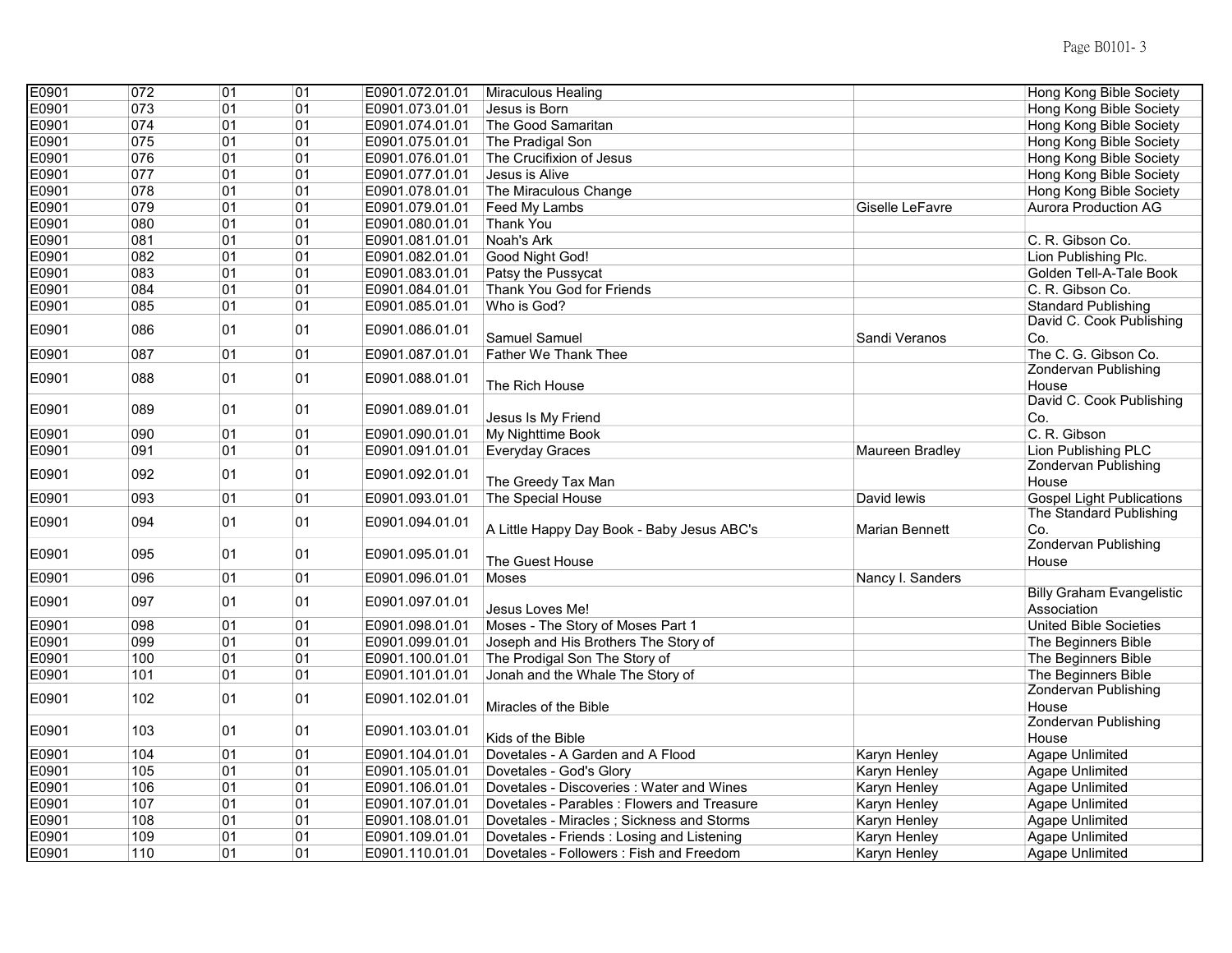| E0901 | 111 | $\overline{01}$ | 01 | E0901.111.01.01 | Molly wants More!                                 | JoDee McConnaughhay         | <b>Standard Publishing</b>      |
|-------|-----|-----------------|----|-----------------|---------------------------------------------------|-----------------------------|---------------------------------|
| E0901 | 112 | 01              | 01 | E0901.112.01.01 | Hurry Up, Noah                                    | Patricia Shelly Mahany      | <b>Standard Publishing</b>      |
| E0901 | 113 | 01              | 01 | E0901.113.01.01 | <b>TeamWork Time</b>                              | Clare Mishica               | <b>Standard Publishing</b>      |
| E0901 | 114 | 01              | 01 | E0901.114.01.01 | <b>Seven Special Days</b>                         | Henrietta D. Gambil         | <b>Standard Publishing</b>      |
| E0901 | 115 | 01              | 01 | E0901.115.01.01 | God Made Outer Space                              | Heno Head, Jr.              | <b>Standard Publishing</b>      |
| E0901 | 116 | 01              | 01 | E0901.116.01.01 | Joseph                                            | <b>Rex Williams</b>         | <b>Barbour Bookl</b>            |
| E0901 | 117 | 01              | 01 | E0901.117.01.01 | Esther                                            | <b>Susan Martins Miller</b> | Barbour Publishing Inc.         |
| E0901 | 118 | 01              | 01 | E0901.118.01.01 | Ruth                                              | Kjersti Hoff Baez           | Barbour Publishing Inc.         |
| E0901 | 118 | 01              | 02 | E0901.118.01.02 | Ruth                                              | Kjersti Hoff Baez           | Barbour Publishing, Inc.        |
| E0901 | 119 | 01              | 01 | E0901.119.01.01 | Elijah                                            | <b>Susan Martins Miller</b> | Barbour Publishing Inc.         |
| E0901 | 120 | 01              | 01 | E0901.120.01.01 | Miriam                                            | Kjersti Hoff Baez           | Barbour Publishing Inc.         |
| E0901 | 120 | 01              | 02 | E0901.120.01.02 | Miriam                                            | Kjersti Hoff Baez           | Barbour Publishing Inc.         |
| E0901 | 121 | 01              | 01 | E0901.121.01.01 | David                                             | Sam Wellman                 | Barbour Publishing Inc.         |
| E0901 | 122 | 01              | 01 | E0901.122.01.01 | Paul                                              | Dan Larsen                  | Barbour Publishing Inc.         |
| E0901 | 122 | 01              | 02 | E0901.122.01.02 | Paul                                              | Dan Larsen                  | Barbour Publishing Inc.         |
| E0901 | 123 | 01              | 01 | E0901.123.01.01 | Jesus - Young Reader's Christian Library          | Dan Larsen                  | Barbour Publishing Inc.         |
| E0901 | 124 | 01              | 01 | E0901.124.01.01 | Peter                                             | <b>Susan Martins Miller</b> | Barbour Publishing Inc.         |
| E0901 | 125 | 01              | 01 | E0901.125.01.01 | The Pilgrim's Progress                            | John Bunyan, Dan Larsen     | Barbour Publishing Inc.         |
| E0901 | 126 | 01              | 01 | E0901.126.01.01 | The Magician's Nephew                             | C. S. Lewis                 | HarperCollins Publishers        |
| E0901 | 127 | 01              | 01 | E0901.127.01.01 | The Lion The Witch and The Wardrobe               | C. S. Lewis                 | <b>HarperCollins Publishers</b> |
| E0901 | 128 | 01              | 01 | E0901.128.01.01 | The Horse and His Boy                             | C. S. Lewis                 | <b>HarperCollins Publishers</b> |
| E0901 | 129 | 01              | 01 | E0901.129.01.01 | Prince Caspian                                    | C. S. Lewis                 | <b>HarperCollins Publishers</b> |
| E0901 | 130 | 01              | 01 | E0901.130.01.01 | The Voyage of The Dawn Treader                    | C. S. Lewis                 | <b>HarperCollins Publishers</b> |
| E0901 | 131 | 01              | 01 | E0901.131.01.01 | The Silver Chair                                  | C. S. Lewis                 | <b>HarperCollins Publishers</b> |
| E0901 | 132 | 01              | 01 | E0901.132.01.01 | The Last Battle                                   | C. S. Lewis                 | <b>HarperCollins Publishers</b> |
| E0901 | 133 | 01              | 01 | E0901.133.01.01 | Kidnapped by River Rats                           | Dave & Neta Jackson         | <b>Bethany House Publishers</b> |
| E0901 | 134 | 01              | 01 | E0901.134.01.01 | The Queen's Smuggler                              | Dave & Neta Jackson         | <b>Bethany House Publishers</b> |
| E0901 | 135 | 01              | 01 | E0901.135.01.01 | Spy for the Night Riders                          | Dave & Neta Jackson         | Bethany House Publishers        |
| E0901 | 136 | 01              | 01 | E0901.136.01.01 | The Hidden Jewel                                  | Dave & Neta Jackson         | <b>Bethany House Publishers</b> |
| E0901 | 137 | 01              | 01 | E0901.137.01.01 | Escape from the Slave Traders                     | Dave & Neta Jackson         | <b>Bethany House Publishers</b> |
| E0901 | 138 | 01              | 01 | E0901.138.01.01 | The Chimney Sweep's Ransom                        | Dave & Neta Jackson         | <b>Bethany House Publishers</b> |
| E0901 | 139 | 01              | 01 | E0901.139.01.01 | The Bandit of Ashley Downs                        | Dave & Neta Jackson         | <b>Bethany House Publishers</b> |
| E0901 | 140 | 01              | 01 | E0901.140.01.01 | Imprisoned in the Golden City                     | Dave & Neta Jackson         | <b>Bethany House Publishers</b> |
| E0901 | 141 | 01              | 01 | E0901.141.01.01 | Shanghaied to China                               | Dave & Neta Jackson         | <b>Bethany House Publishers</b> |
| E0901 | 142 | 01              | 01 | E0901.142.01.01 | Listen for the Whippoorwill                       | Dave & Neta Jackson         | <b>Bethany House Publishers</b> |
| E0901 | 143 | 01              | 01 | E0901.143.01.01 | Attack in the Rye Grass                           | Dave & Neta Jackson         | <b>Bethany House Publishers</b> |
| E0901 | 144 | 01              | 01 | E0901.144.01.01 | Trial by Poison                                   | Dave & Neta Jackson         | <b>Bethany House Publishers</b> |
| E0901 | 145 | 01              | 01 | E0901.145.01.01 | Flight of the Fugitives                           | Dave & Neta Jackson         | <b>Bethany House Publishers</b> |
| E0901 | 146 | 01              | 01 | E0901.146.01.01 | The Betrayer's Fortune                            | Dave & Neta Jackson         | <b>Bethany House Publishers</b> |
| E0901 | 147 | 01              | 01 | E0901.147.01.01 | Abandoned on the Wild Frontier                    | Dave & Neta Jackson         | <b>Bethany House Publishers</b> |
| E0901 | 148 | 01              | 01 | E0901.148.01.01 | Danger on the Flying Trapeze                      | Dave & Neta Jackson         | <b>Bethany House Publishers</b> |
| E0901 | 149 | 01              | 01 | E0901.149.01.01 | The Runaway's Revenge                             | Dave & Neta Jackson         | <b>Bethany House Publishers</b> |
| E0901 | 150 | 01              | 01 | E0901.150.01.01 | The Thieves of Tyburn Square                      | Dave & Neta Jackson         | <b>Bethany House Publishers</b> |
| E0901 | 151 | 01              | 01 | E0901.151.01.01 | Quest for the Lost Prince                         | Dave & Neta Jackson         | <b>Bethany House Publishers</b> |
| E0901 | 152 | 01              | 01 | E0901.152.01.01 | The Warrior's Challenge                           | Dave & Neta Jackson         | <b>Bethany House Publishers</b> |
| E0901 | 153 | 01              | 01 | E0901.153.01.01 | My Life as a Smashed Burrito with extra hot sauce | <b>Bill Myers</b>           | <b>Word Publishing</b>          |
| E0901 | 154 | 01              | 01 | E0901.154.01.01 | My Life as a Human Hockey Puck                    | <b>Bill Myers</b>           | <b>Word Publishing</b>          |